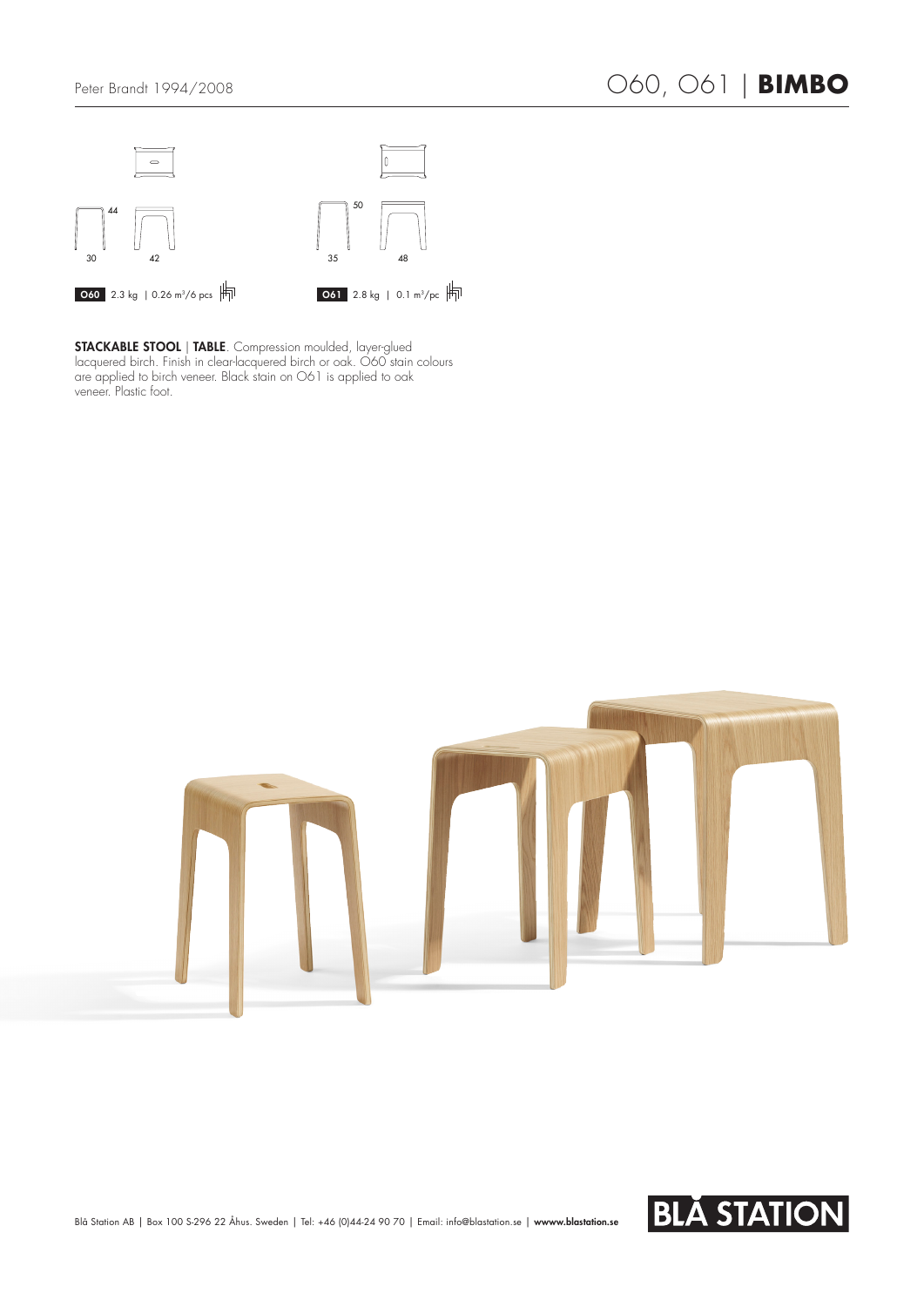



 $\overline{060}$  2.3 kg | 0.26 m<sup>3</sup>/6 pcs  $\overline{+}$ 

|                | O60          |
|----------------|--------------|
| Overall height | 44           |
| Seat width     | 39           |
| Overall width  | 42           |
| Seat depth     | 22           |
| Overall depth  | 30           |
| Weight, kg     | 2.3          |
| Chm            | $0.26/6$ pcs |





Blå Station AB | Box 100 S-296 22 Åhus. Sweden | Tel: +46 (0)44-24 90 70 | Email: info@blastation.se | wwww.blastation.se